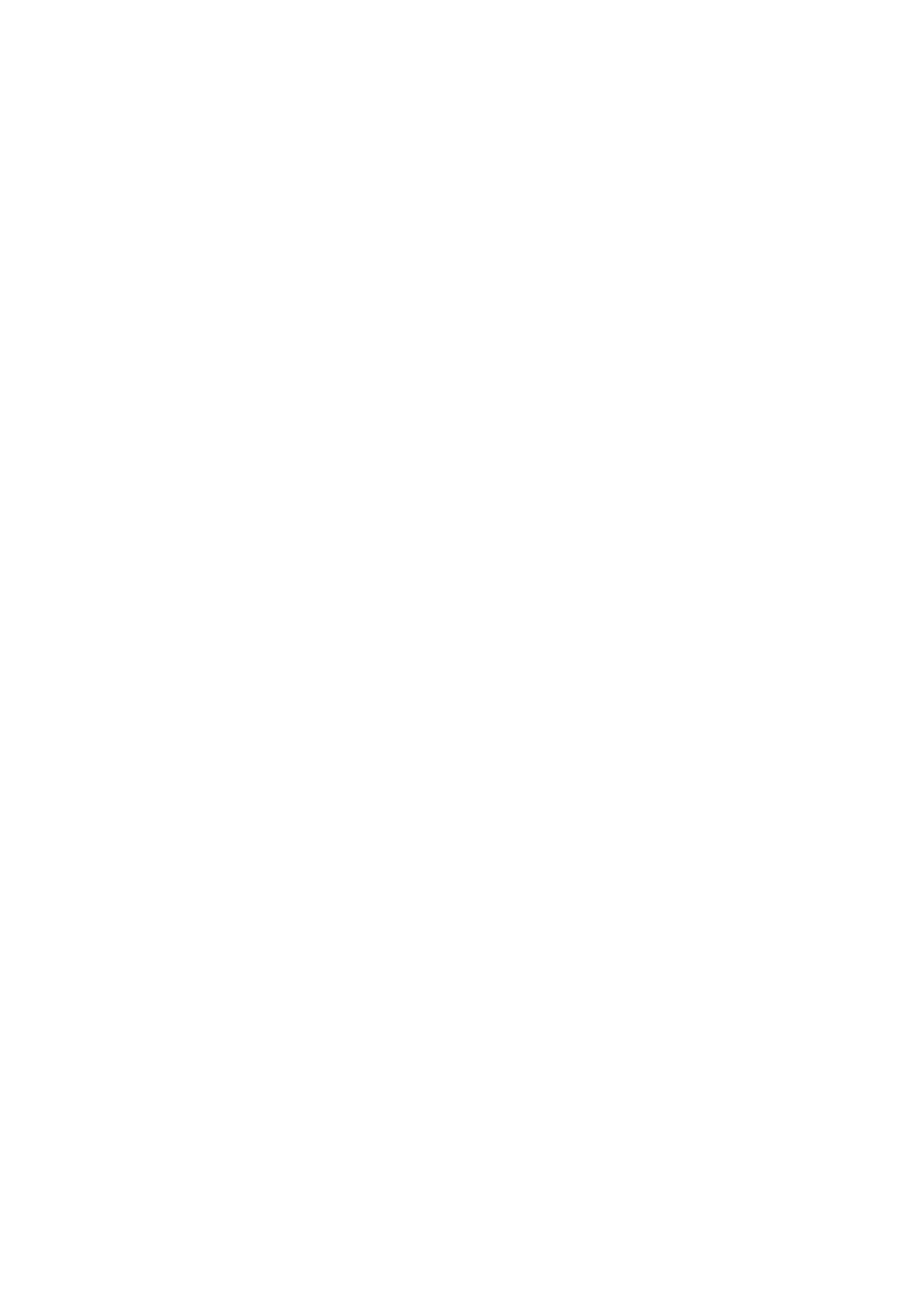#### **Decolonizing Trauma Studies Programme**

# **9.30 - 9.50**: Coffee and Registration

**9.50 – 10.00: Welcome -** Sonya Andermahr & Larissa Allwork

**10.00 – 11.00: Keynote Lecture – Stef Craps** (Ghent University, Belgium), 'The Holocaust and Comparative Genocide in the Poetry of Sherman Alexie.'

# **11.00 – 12.30: Panel One - Decolonizing Trauma in Women's Writing.**

**Sonya Andermahr** (The University of Northampton, UK), 'Decolonizing narratives of 1940s Britain in Levy's *Small Island*.'

**Beatriz Pérez-Zapata** (The University of Zaragoza, Spain), 'Of events and insidiousness: an analysis of trauma theory in the work of Zadie Smith.'

**Sihem Arfaoui** (LDC-ISSHJ, Jendouba University, Tunisia), 'Fatima Mernissi and Diana Abu-Jaber: a view of trauma from the margins*.*'

**12.30 – 12.50**: **Sayed Hasan and Karl Ohiri** – 'Exhibition talk: *My Granddad's Car.*'

**12.50 – 1.30: Lunch**

**1.30 – 3.00: Panel Two - Trauma, Colonialism and Collective Identities. Chair: Ebtisam Ali Sadiq (King Saud University, Saudi Arabia).**

**Ayala Maurer-Prager** (University College London, UK), 'Impossible Nationalities in Yolande Mukagasana's *La mort ne veut pas de moi*.'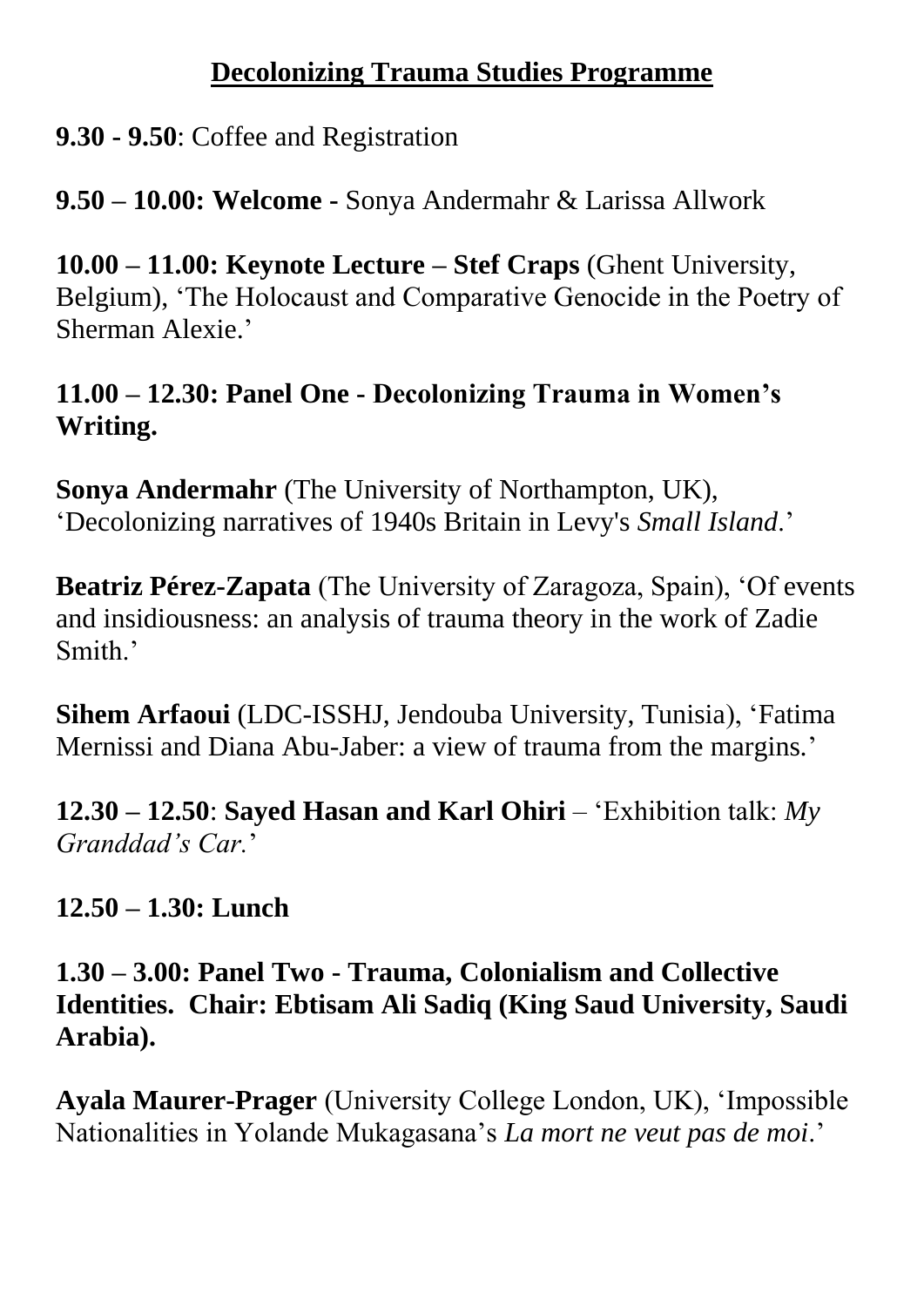**Willow Berridge** (The University of Northampton, UK), 'Hasan al-Turabi and the post-colonial politics of moral injury in Sudan, 1956 present.'

**Larissa Allwork** (The University of Northampton, UK), 'Identity Frictions: Being Attentive to the Soviet Colonial/Postcolonial in Tomas Venclova's Literary and Political Essays.'

**3.00 – 3.15:** Tea and Coffee

# **3.15 – 4.15: Panel Three - The Case of the 'Stolen Generations'. Chair: Janet Wilson.**

**Maram Samman** (King Saud University, Saudi Arabia), 'The Aboriginal Stolen Generations: A Study of (Dis)integration of Identity in Selected Canadian and Australian Plays.'

**Justine Seran** (The University of Edinburgh, UK), "I cannot retract what has been written, it's no longer mine": Stolen Generations Trauma and Collective Memoirs.'

# **4.15 – 5.15: Decolonizing Trauma Theory Roundtable. Chairs: Sonya Andermahr and Larissa Allwork.**

**Speakers: Stef Craps** (Ghent University, Belgium), **Bryan Cheyette** (The University of Reading, UK) and **Alan Gibbs** (University College Cork, Ireland).

**5.15 - 5.30: Concluding Remarks** – Sonya Andermahr and Janet Wilson (University of Northampton, UK).

**6.30: Symposium dinner at Les Olives Spanish Restaurant**, 18 Sheep Street, Northampton, NN1 2LU (There will be an additional charge for dinner, please contact Larissa Allwork to book a place).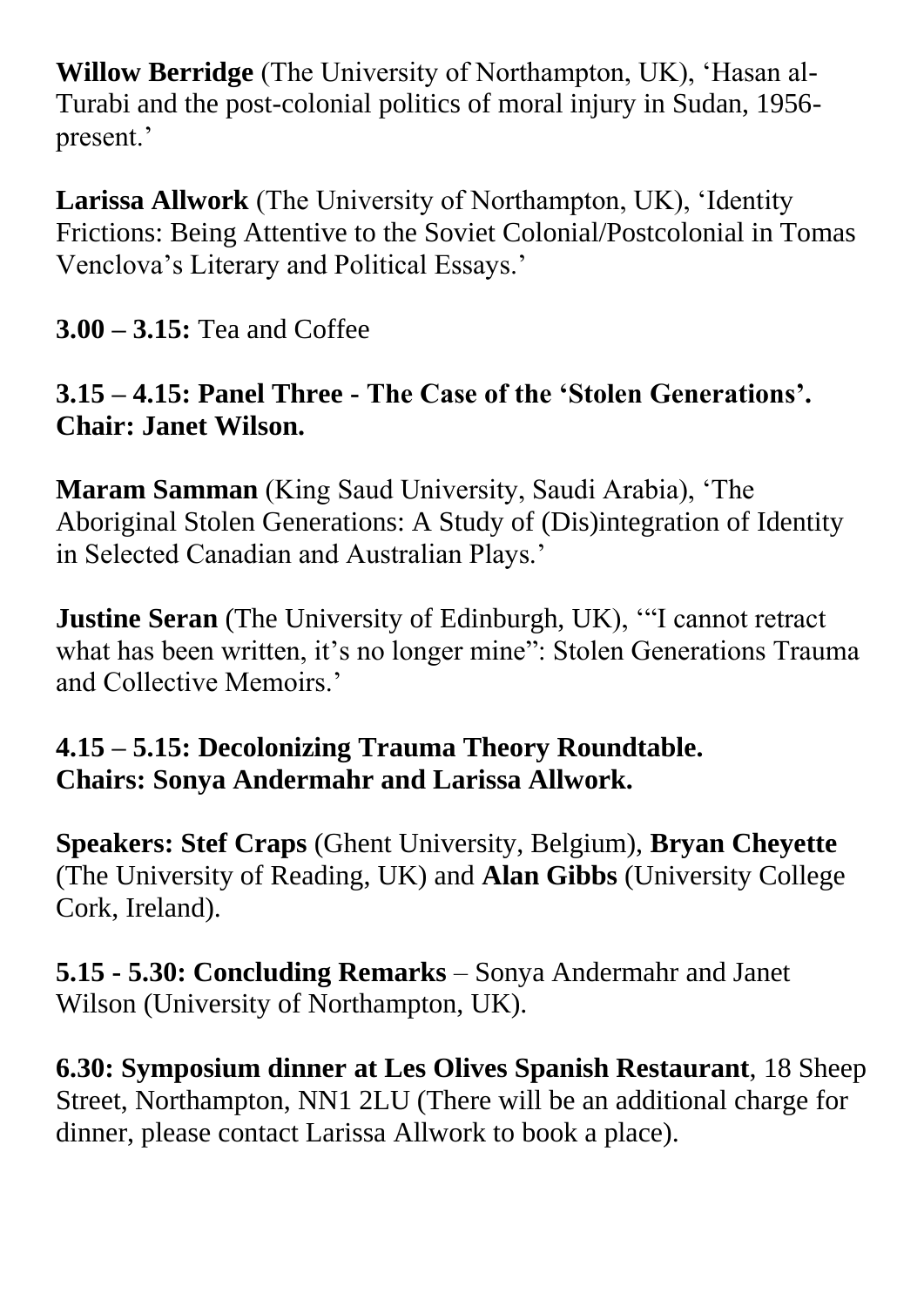# **Speakers and their Presentations**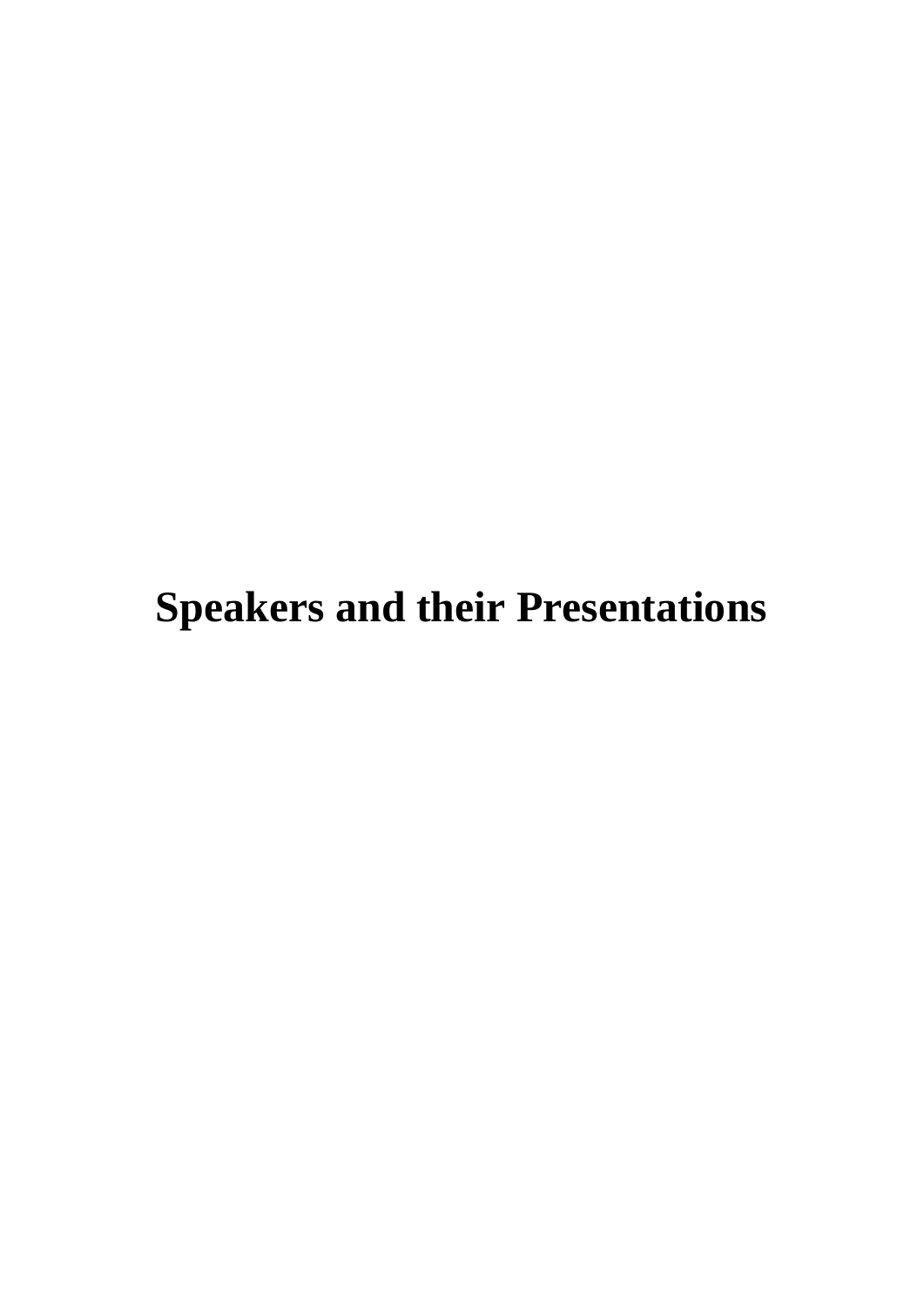# **Keynote Speaker**

# **Stef Craps**

# **'The Holocaust and Comparative Genocide in the Poetry of Sherman Alexie.'**

**Abstract:** My paper explores the ways in which the Native American poet Sherman Alexie negotiates various comparative perspectives on the Holocaust in "The Game between the Jews and the Indians Is Tied Going into the Bottom of the Ninth Inning" (1993), a sonnet-length poem that considers Jews and Native Americans as similarly oppressed ethnic minorities, and "Inside Dachau" (1996), a long, meditative poem that describes a Native American's reflections on visiting the site of a former Nazi concentration camp. It analyses Alexie's engagement with the Holocaust against the background of recent efforts to theorize the interrelatedness of the Nazi genocide of the European Jews and other histories of victimization by scholars seeking either to broaden the focus of the field of memory studies from the national to the transnational or global level, or to bridge a disciplinary divide between Jewish and postcolonial studies preventing the Holocaust and histories of slavery and colonial domination from being considered in a common frame. The paper shows how Alexie's poems highlight the pitfalls as well as the possibilities of bringing different atrocities into contact, a challenging and often controversial endeavour that holds both perils and promises.

**Stef Craps** is a research professor in English and American literature and culture at Ghent University, Belgium, where he directs the Cultural Memory Studies Initiative. He is the author of *Postcolonial Witnessing: Trauma Out of Bounds* (Palgrave Macmillan, 2013) and *Trauma and Ethics in the Novels of Graham Swift: No Short-Cuts to Salvation* (Sussex Academic Press, 2005), and has guest-edited special issues of *Criticism: A Quarterly for Literature and the Arts* (2011; with Michael Rothberg) and *Studies in the Novel* (2008; with Gert Buelens) on the topics of, respectively, transcultural negotiations of Holocaust memory and postcolonial trauma novels. His next book projects are an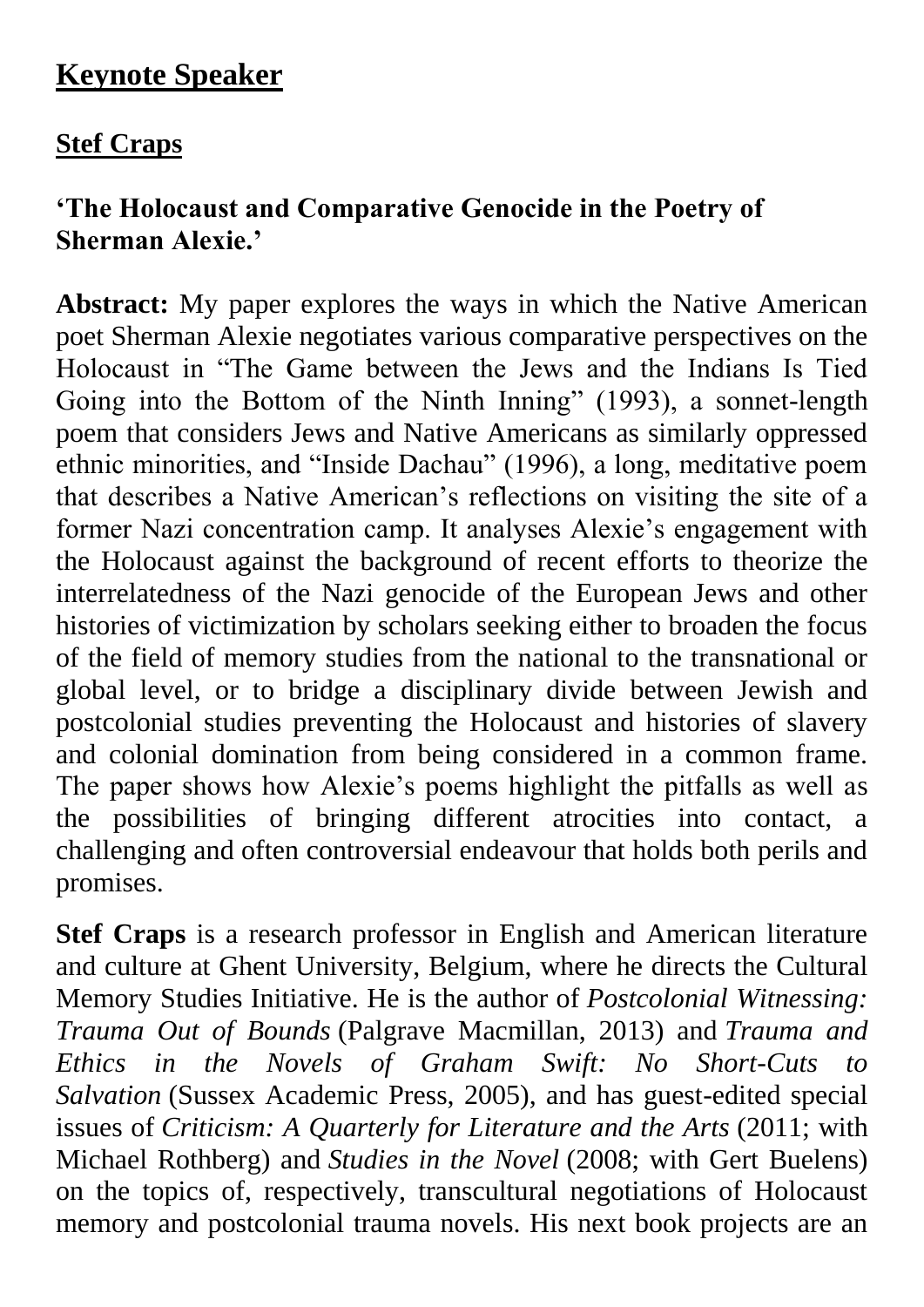introductory guide to the concept of trauma for Routledge's New Critical Idiom series and an edited collection titled *Memory Unbound: Tracing the Dynamics of Memory Studies* (with Lucy Bond and Pieter Vermeulen). His main research interest at the moment is in the role of memory in literary responses to climate change.

# **Roundtable Speakers and Symposium Commentators**

**Bryan Cheyette** is Chair in Modern Literature at the University of Reading. He is the editor or author of nine books most recently *Diasporas of the Mind: Jewish/Postcolonial Writing and the Nightmare of History* (Yale University Press, 2013) and volume seven of the *Oxford History of the Novel in English* (on the British and Irish novel, 1940-present) which Oxford University Press will publish in 2016. He is currently working on a short biography of Israel Zangwill for Yale University Press.

**Alan Gibbs** is lecturer in American Literature at University College Cork. He has written on trauma theory and cultural representations of trauma, and last year published *Contemporary American Trauma Narratives* (Edinburgh University Press), which was recently awarded the Peggy O'Brien Book Prize by the Irish Association for American Studies.

**Janet Wilson** is Professor of English and Postcolonial Studies at the University of Northampton and Director of Research in its School of the Arts. She has published widely on Australian and New Zealand writing and cinema as well as on the diaspora cultures of white settler societies. With Gerri Kimber she has co-edited three collections of essays on Mansfield, most recently *Katherine Mansfield and the (Post)colonial* (2013). She represents Northampton as a partner in the Marie Curiefunded Initial Training Network on Diaspora, 'Constructions of Home and Belonging' (CoHaB). She is Vice-Chair of the Katherine Mansfield Society and the New Zealand Studies Network (UK and Ireland), as well as co-editor of the *Journal of Postcolonial Writing.*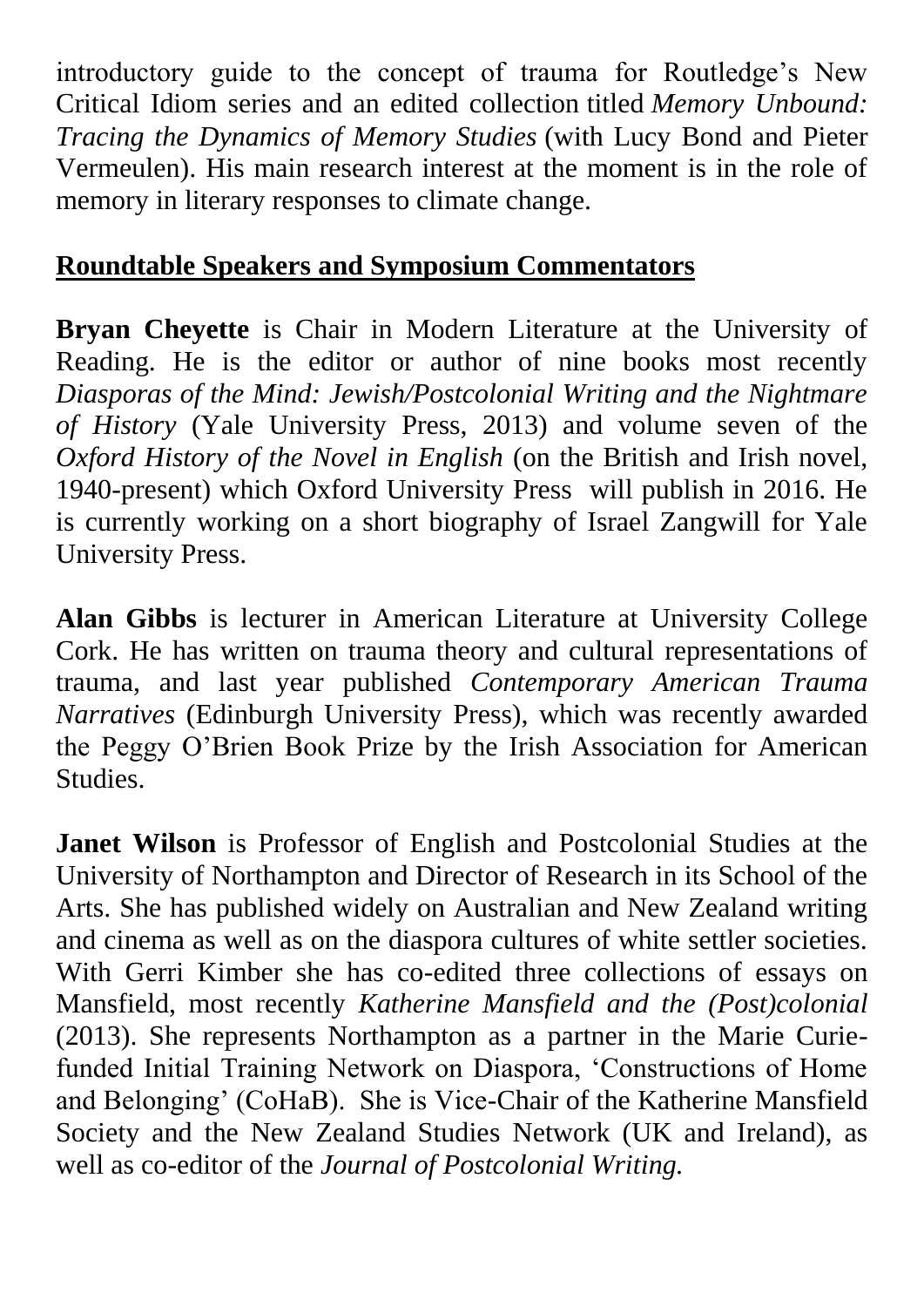#### **Speakers and Abstracts**

# **Larissa Allwork (The University of Northampton, UK)**

# **'Identity Frictions: Being Attentive to the Soviet Colonial/Postcolonial in Tomas Venclova's Literary and Political Essays.'**

**Abstract:** Lithuanian poet, literary critic and essayist, Tomas Venclova was a child during the Nazi occupation of Lithuania, an inhabitant of Vilnius in the period of high Stalinism and a Soviet dissident intellectual and member of the Lithuanian Helsinki group during the 1970s. Since his emigration from the Soviet Union to the West in 1979, Venclova has become a prominent diasporic thinker on the 'memory frictions' of Cold War and post-Soviet Europe and the Baltic States, particularly how the remembrance of past conflicts affects relations between Lithuanians and Jews, Lithuanians and Poles and Lithuanians and Russians. This paper will analyse four of Venclova's literary and political essays, in particular his post-1989 works 'Odo et Amo' (1990) and 'Poems Melted into Ice' (1991) in order to explore Venclova's response to Soviet colonialism and its aftermaths. Following Stef Craps, this analysis will suggest that through attentiveness to Venclova's essays, particularly in relation to language and history, a different aesthetic of bearing witness to trauma can be interpreted. This representational strategy rejects, "the modernist aesthetic of fragmentation and aporia" (Craps, *Postcolonial Witnessing: Trauma Out of Bounds*, 2012, p. 2) traditionally associated with a post-Caruth trauma theory orientated towards the theoretical and literary traditions of Western Europe and America. Instead, Venclova presents strategies of representation which are much more attuned to the specific post-Soviet cultural, linguistic and political experiences of the Baltic States, a specific set of experiences, which while reflecting on much discussed topics such as the Holocaust and Soviet oppression, remain nonetheless geographically marginalized in contemporary Anglophone trauma studies.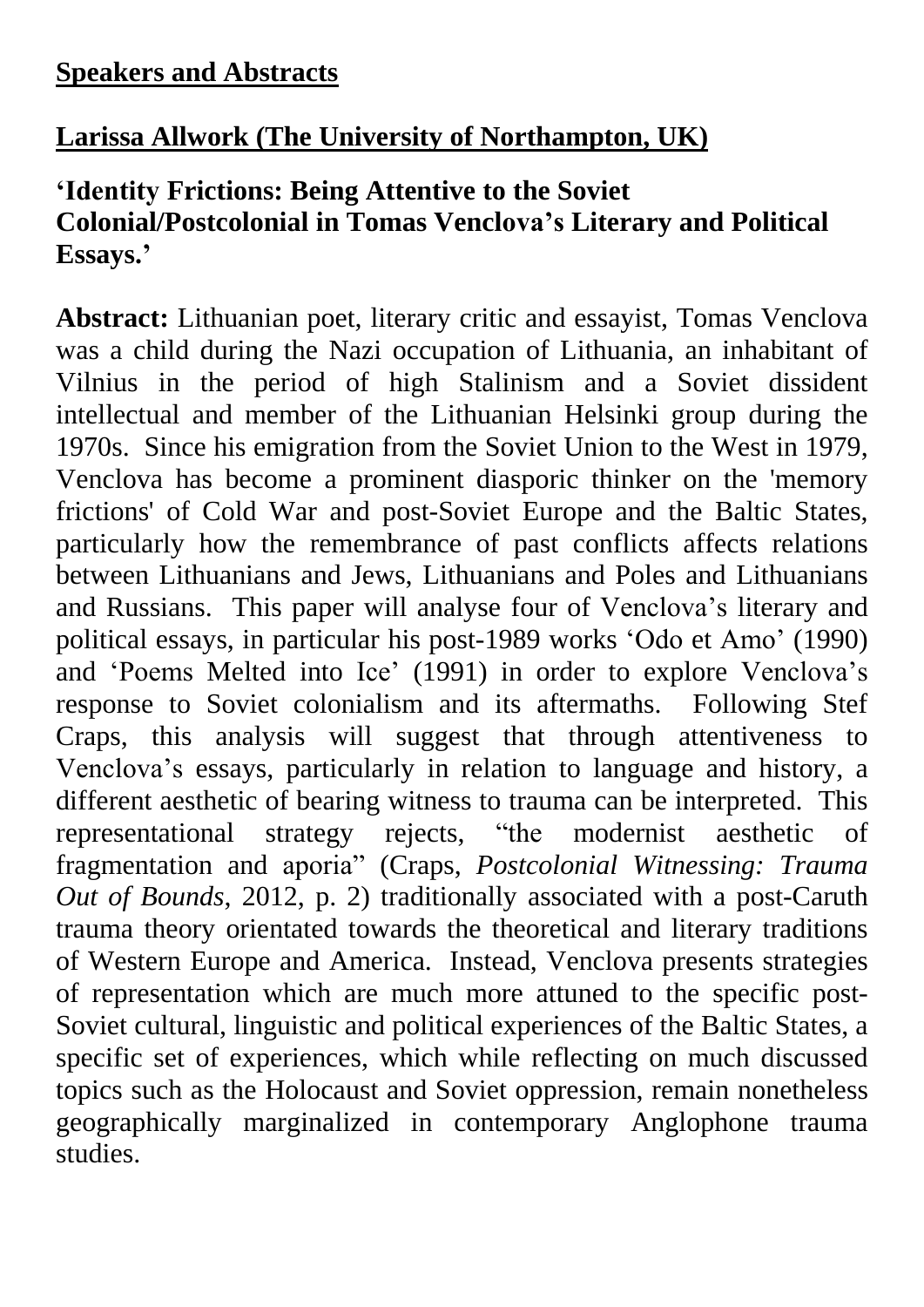## **Sonya Andermahr (The University of Northampton, UK)**

#### **'Decolonizing Narratives of 1940s Britain: World War II and (Post)Colonialism in Andrea Levy's** *Small Island.'*

**Abstract:** Recently, fiction writers have begun to address and revision under-represented aspects of wartime and post-war experience to focus on the lives of the unacknowledged 'many', such as women, the working classes, and Black migrants. This paper focuses on one of these 'alternative narratives', Andrea Levy's prize-winning novel, *Small Island* (2004), which provides four interconnected accounts of the second world war and its aftermath from the perspective of its protagonists, Hortense, a Black Jamaican woman, Gilbert, a Black Jamaican Man, Queenie, a white British working class woman, and Bernard, a white British man. Utilising the insights of Stef Craps's book *Postcolonial Witnessing*, in which he issues four challenges to Eurocentric trauma theory, this presentation will explore the ways in which Levy's text seeks to redress the marginalization of non-Western and minority traumas, and address the underexplored relationship between First and Third World traumas. In addition, the novel may be seen to challenge the supposed universal validity of Western definitions of trauma, and provide alternatives to normative trauma aesthetics. As well as examining varieties of trauma in Levy's text, I will suggest that storytelling and humour function as a means of narrative healing of traumatic rupture and historical silence. As a result, *Small Island* evinces a desire both to record untold or overlooked aspects of collective British history, and to intervene in History by giving symbolic and narrative shape to previously marginalised Black and working class experiences.

# **Sihem Arfaoui (LDC-ISSHJ, Jendouba University, Tunisia)**

#### **'Fatima Mernissi and Diana Abu-Jaber: a view of trauma from the margins***.***'**

**Abstract:** As Stef Craps argues in *Postcolonial Witnessing*, breaking free of Eurocentrism requires an acknowledgement of "the traumas of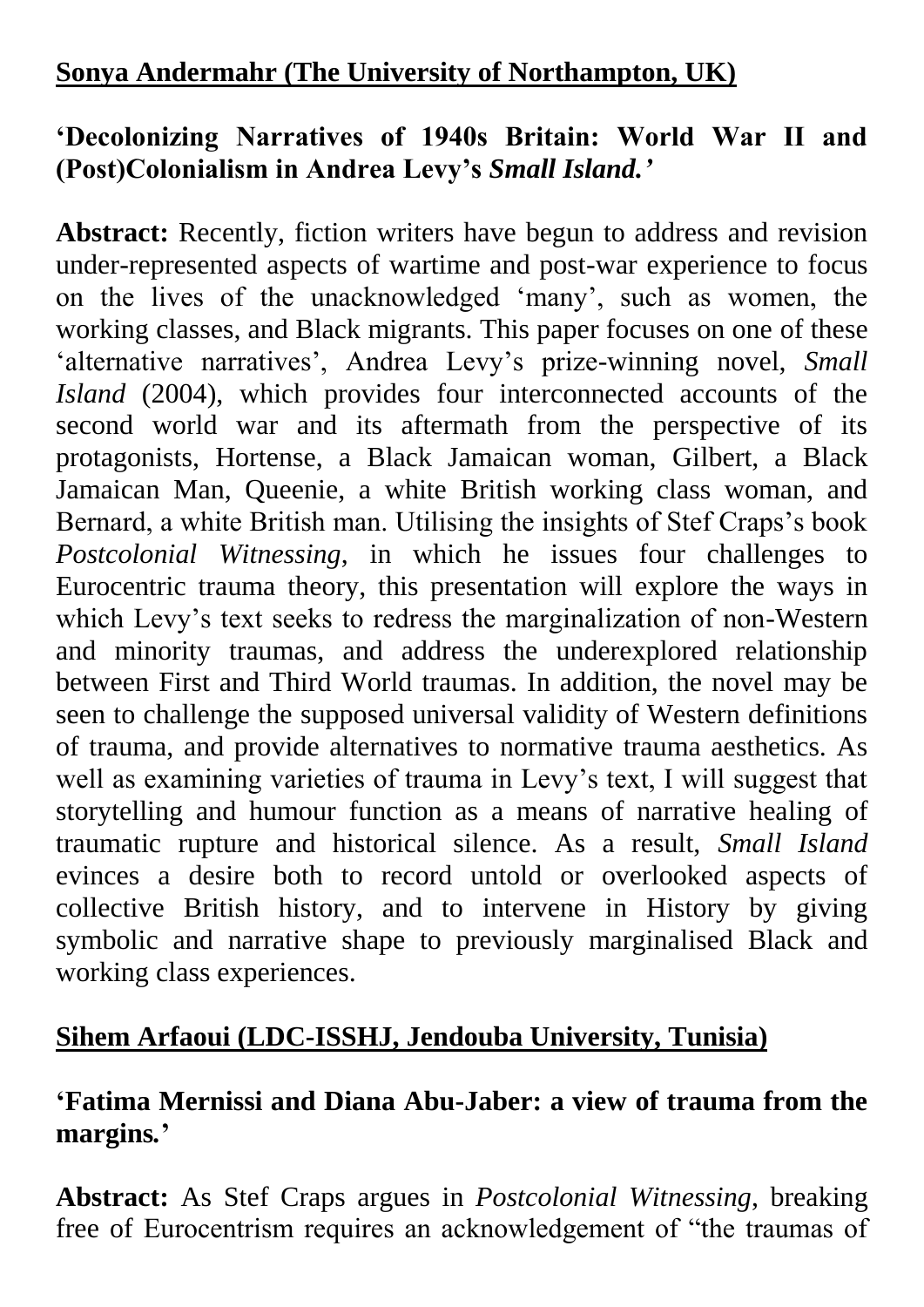non-Western or minority populations for their own sake" (19). Although the literary is not the unique record of trauma, yet it remains an interesting mine to explore, especially when the question comes to writers of Arab origins such as Diana Abu-Jaber and Fatima Mernissi. In line with Craps's suggestion goes the dedication of the present paper to addressing the different patterns of violence and oppression which are depicted in Diana Abu-Jaber's *Arabian Jazz* and Fatima Mernissi's *Dreams of Trespass* (1994).

In both narratives, power emerges at the root of the consequent war sufferings experienced by the female characters. On the one hand, Abu-Jaber's *Arabian Jazz* sets an adult woman's continuous struggle with the memory of participation in female infanticide from the age of five years old and detention at the margins of the conflicts in the Middle East in the 50s. In turn, Mernissi's *Dreams of Trespass* links the colonizer's power, the female Berber guerrilla's witness of a family massacre at the hands of the French in Morocco towards 1926 and the female child's extreme anxiety of the Holocaust in the background of the Second World War. Despite these distinct contexts and examples of trauma, the considered narrative testimonies attest to the transnational double oppression of women due to colonization and patriarchy.

**Sihem Arfaoui** received her PhD in English Language and Literature from the Faculty of Letters and Human Sciences of Sousse, Tunisia. She is currently a professor-assistant at the High Institute of Human Sciences of Jendouba, and a language advisor in CLC at the University of Jendouba. Ms. Arfaoui is interested in ethnic female writings. She is the co-editor of the conference proceedings on *Indigenous Languages* (2014). Her recent publications have appeared in *Writing Difference: Nationalism, Literature and Identity* (Atlantic Books, 2013); *Dynamisme des Langues, Souveraineté des Cultures* (Tunis, 2012); and *Hyphen* (2011).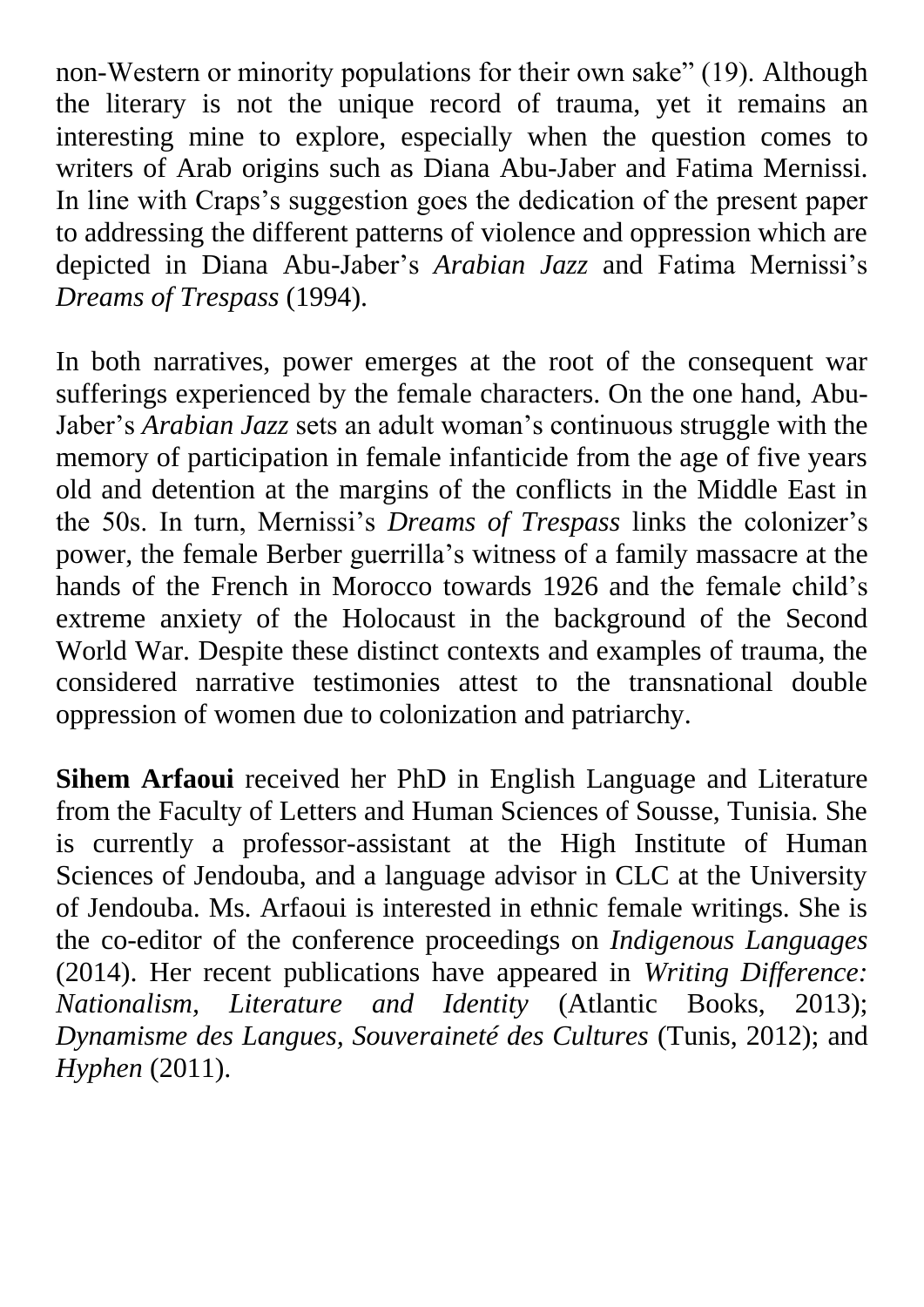# **Willow Berridge (The University of Northampton, UK)**

#### **'Hasan al-Turabi and the post-colonial politics of moral injury in Sudan, 1956-present.'**

**Abstract:** This paper will explore the applicability of Basil Davidson's concept of 'moral injury' to post-colonial politics in Sudan. The Sudanese Islamist academic Abdullahi Ali Ibrahim has already contended that the onset of colonial modernity in Sudan constituted a form of 'moral injury', traumatizing Muslim colonial subjects by assaulting them with secular epistemologies and marginalizing their religion by restricting it to the 'traditional' sphere of colonial world divided along Manichaean lines. This paper will further explore these arguments with reference to the speaker's work on the leading Sudanese Islamist Hasan al-Turabi, contending that Homi Bhabha's theory of colonial and post-colonial ambivalence is more relevant to understanding his efforts to resolve the traumatic impact of Western colonial modernity. Since colonial discourse was ambivalent, the postcolonial Islamist discourse of Hasan al-Turabi also reproduced the same 'ruptures' and 'slippages' in its efforts to counter it.

**Willow Berridge** is a lecturer in Global History at the University of Northampton. She recently published her first monograph, entitled Civil Uprisings in Modern Sudan: the 'Khartoum Springs' of 1964 and 1985. She is currently researching a British Academy funded project on the Sudanese Islamist Hasan al-Turabi.

#### **Ayala Maurer-Prager (University College London, UK)**

#### **'Impossible Nationalities in Yolande Mukagasana's** *La mort ne veut pas de moi.***'**

**Abstract:** "Je hais l'Occident", spits Yolande Mukagasana bitterly, surveying the destruction of her familial home and Rwandan landscape. "Belges, il nous ont appris à nous hais les uns les autres." Despite directly implicating Western colonialism into the reality of Rwanda's genocidal violence, Mukagasana's national identity does not stand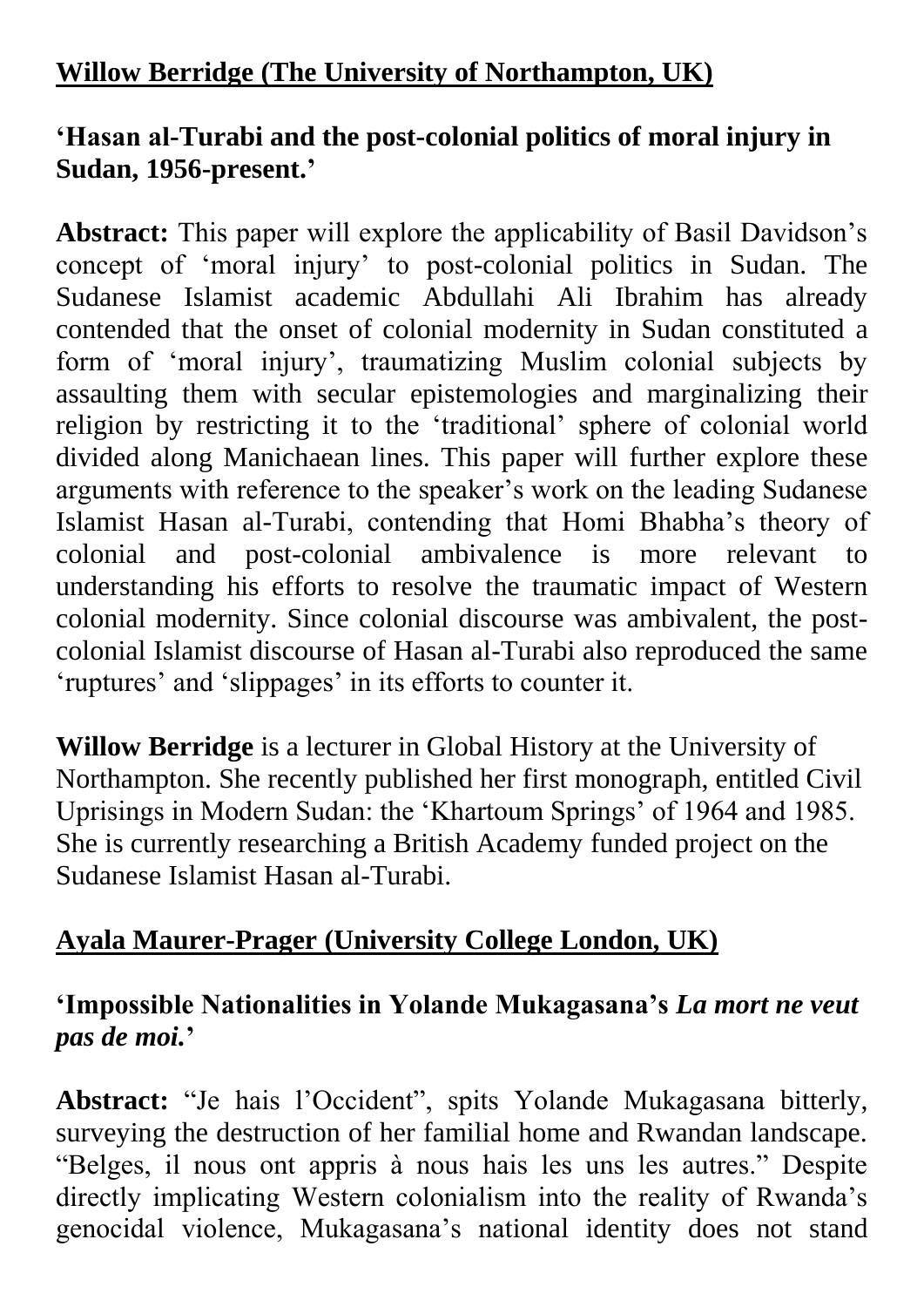entirely in opposition: "je suis à moitié blanche," she writes, "formée par des professeurs blancs. Suis-je déjà trop occidentalisée pour pouvoir supporter encore le discours Noir?" Current conceptions of the traumatised individual – and, indeed, the field of contemporary trauma theory – have developed out of an engagement with Holocaust survivors and their testimonies. But, as Stef Craps notes, these ideas take trauma "as an individual phenomenon […] distracting attention from […] collectivist societies." Thus, this paper asks: what happens when trauma induces a notion of selfhood tormented by a fractured nationality that is a crucial part of its constitutive elements?

Reading Mukagasana's testimony, this paper will interrogate the trauma of negotiating postcolonial identity in the wake of Rwanda's violence. Through examinations of Mukagasana's allusions to language, spirituality, self-perception and the imperative to write, this paper will demonstrate the trauma of identificatory liminality and trace the complexities of broken national allegiances after postcolonialism - and a devastating civil war - that force a rethinking of traditional postviolence notions of home, belonging and community.

**Ayala Maurer-Prager** is a PhD Candidate in Comparative Genocide Literature at University College London (UCL). Provisionally entitled '"On Their Own Terms": The Challenge of Culture in Literary Depictions of Genocide and Mass Violence', her thesis represents a disciplinary convergence between Holocaust and Postcolonial Studies. Conjunctively analysing texts in English, French and Hebrew depicting the Holocaust, South African apartheid and the Rwandan genocide, her research aims to challenge the orthodoxies of Eurocentric trauma theory to develop an innovative approach to trauma and its representation that functions in a global context.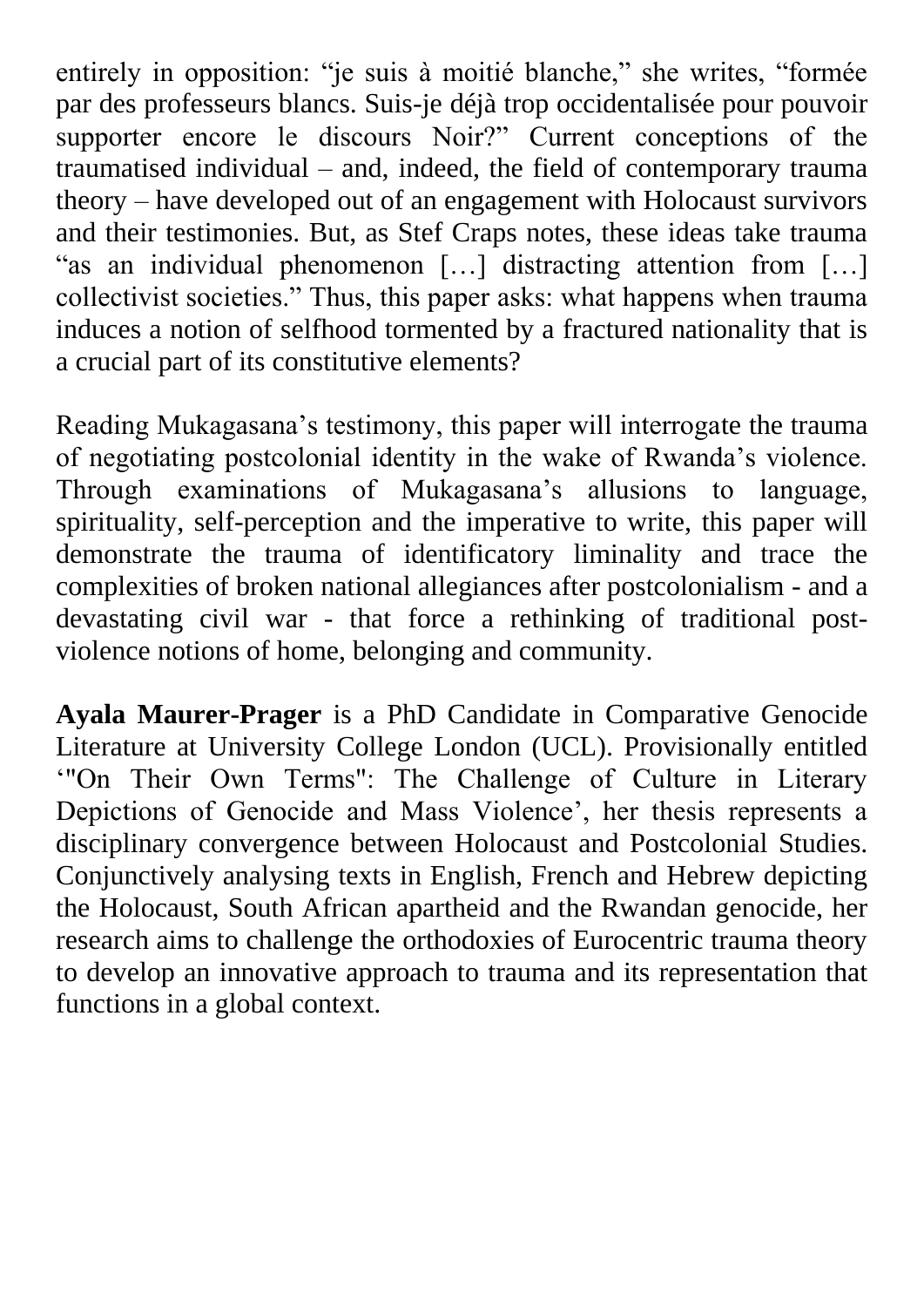# **Maram Samman (King Saud University, Saudi Arabia)**

#### **'The Aboriginal Stolen Generations: A Study of (Dis)Integration of Identity in Selected Canadian and Australian Plays.'**

**Abstract:** The study proposes to examine one of the damaging policies of Western colonialism implemented against the Indigenous peoples of Australia and Canada. The 'stolen generation' is a discriminatory program that aimed at the erosion of Indigenous cultures. It practiced removing by force Aboriginal children from their natal families to assimilate them into the Western civilization. The cross-cultural research focuses on two Australian and two Canadian dramatists. On the Australian side, there are Jane Harrison and Ned Manning and their plays *Stolen* and *Luck of the Draw* respectively. On the Canadian side, there are Marie Clements and Drew Taylor and their plays *Tombs of the Vanishing Indian* and *Someday* respectively. These plays make very strong statements to preserve minority history and culture against the colonial forced assimilation.

By engaging critically with contemporary trauma studies, the research investigates how the four plays can help in demonstrating the colonial effects of child removal on the identity of Aboriginal individuals and community from a new historicist perspective. This study focuses on the stolen generations not as an individual problem but as a collective and cultural trauma. Such representations take the conception of trauma beyond the boundaries of personal and psychological experience to communal grounds. Literary representations of trauma aim at generating a general feeling of opposition to hegemonic colonial power structures and justify the call for their overthrow. The new historicist perspective reflects not only the culture in which they are produced, but actively contribute to the constitution of new forms of culture, and thus of history.

**Mrs. Maram Mohammed Samman** is a Lecturer at Taiba University in Madinah Al-Munawarah. She has been enrolled at King Saud University in Riyadh since 2010 for a PhD. Her thesis under process is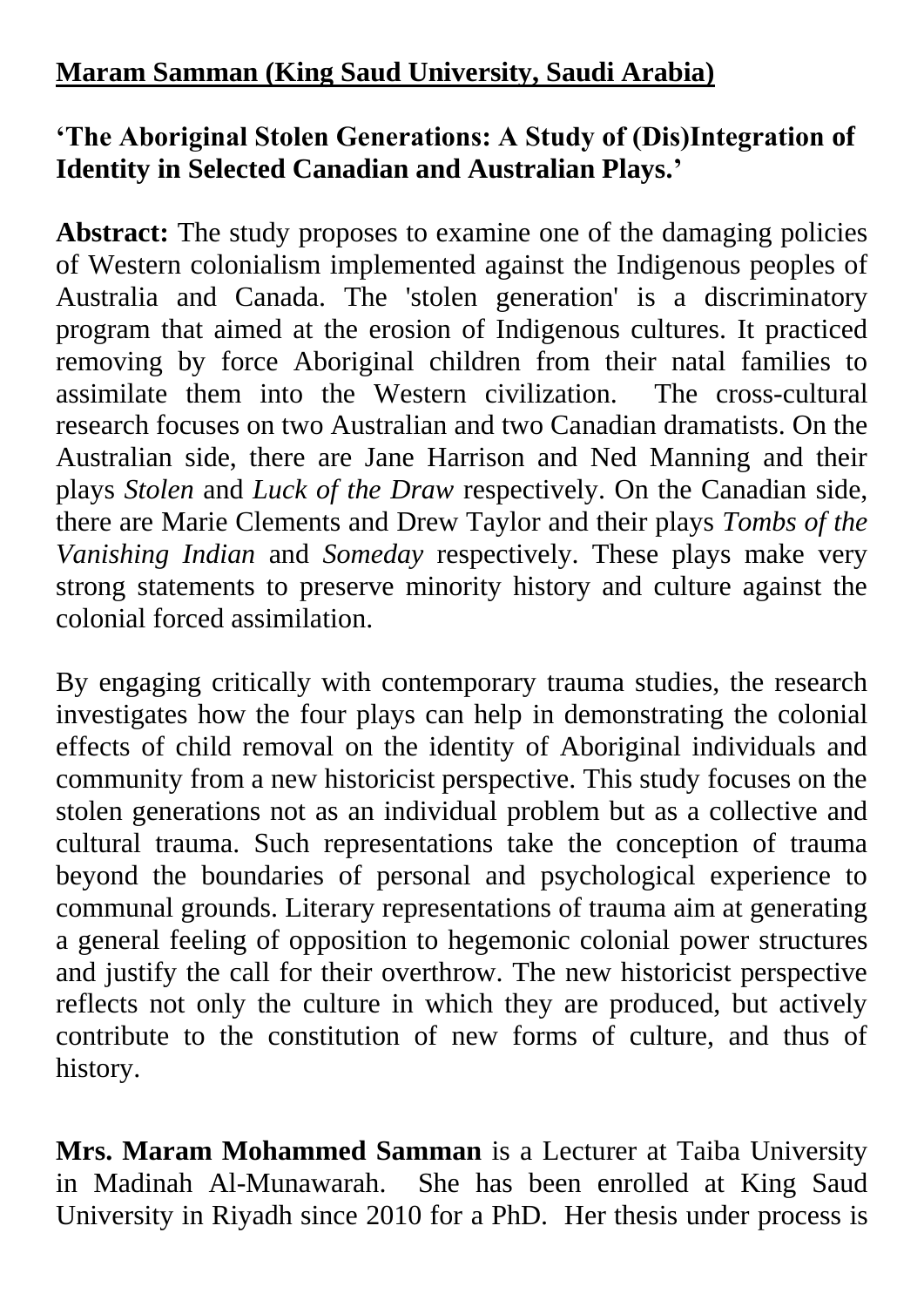entitled "The Aboriginal Stolen Generations: A Study of (Dis)Integration of Identity in Selected Canadian and Australian Plays." Her PhD presents a new historicist reading of the Aboriginals' trauma resulting from the colonial child removal policies in the two countries. She intends to complete her doctorate in 2015.

#### **Justine Seran (The University of Edinburgh, UK)**

#### **'"I cannot retract what has been written, it's no longer mine": Stolen Generations Trauma and Collective Memoirs.'**

**Abstract:** This paper argues for a re-reading of Aboriginal author Sally Morgan's Stolen Generations narrative *My Place* (1987) in post-Apology Australia (2007-present). The novel tells the story of Morgan's discovery of her maternal Aboriginal origins through the life-stories of her mother and grandmother. The family stories are the object of a quest for the past that is both relational and matrilineal, incorporating elements of autobiography and as-told-to memoirs to create a form of choral autoethnography. I argue that Morgan's text explores the intergenerational consequences of child removal in the Aboriginal context and is representative of Indigenous-authored narratives in its suggestion that the children and grand-children of victims of colonial policies and practices can work through the trauma of their ancestors.

I also examine the literary processes of decolonisation of the Indigenous writing/written self and community, as well as strategies for individual survival and cultural survivance in the Australian settler colonial context. Such notions are especially visible through the interactions between traumatic memories and literary memoirs, a genre often neglected due to trauma theory's concern with narrative fragmentation and literary Modernism, and the proliferation of 'themed' life-writing centred on a traumatic event. To this end, I also question Giorgio Agamben's definition of the witness and call for a revision of trauma theory's Eurocentric core through scholarly engagement with Indigenous experiences such as Morgan's and her family in order to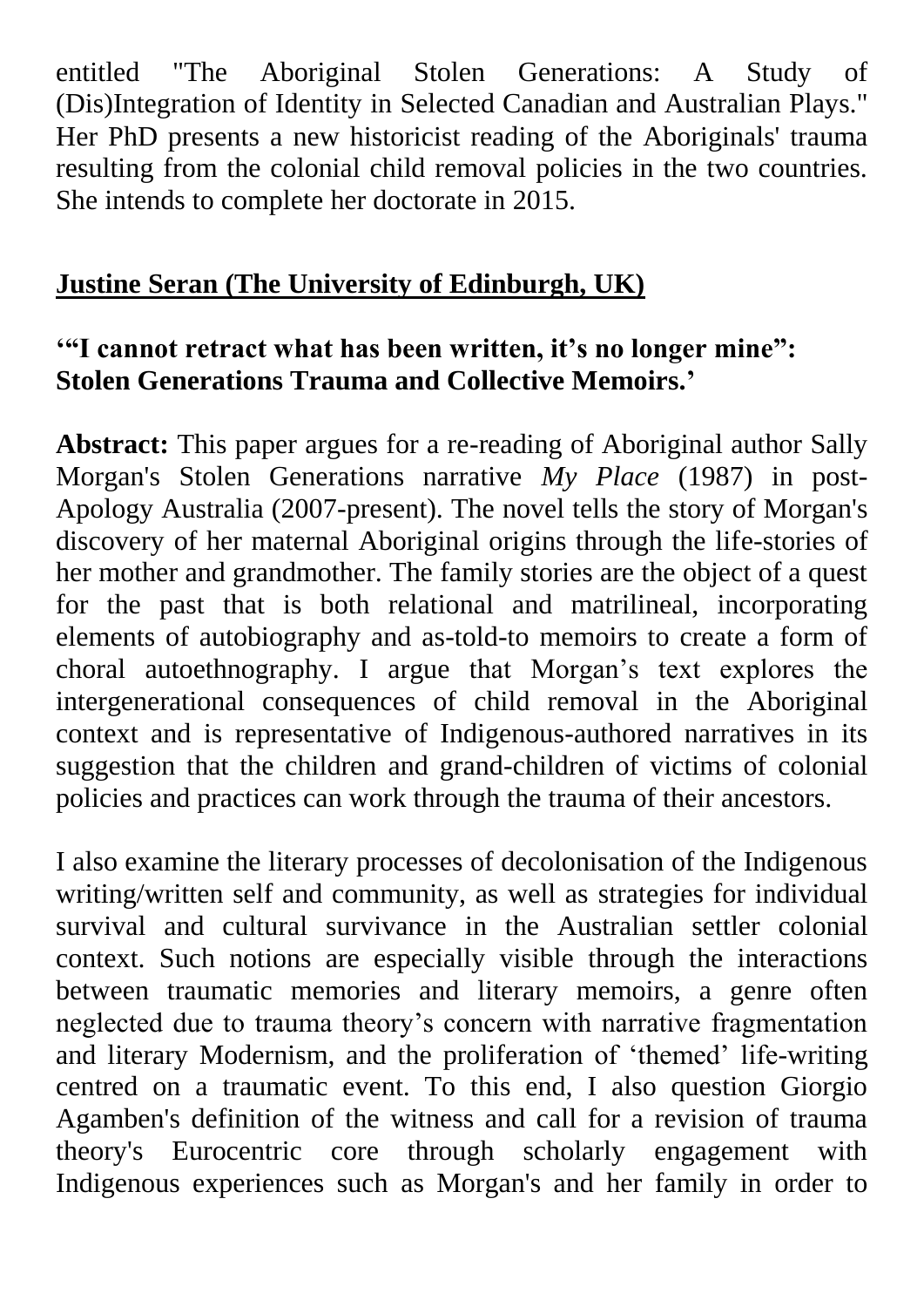broaden definitions and take into account collective, historical, and inherited trauma.

**Justine Seran** is a third-year PhD candidate with the English Literature department at the University of Edinburgh and works on contemporary Indigenous women's writing from Australia and Aotearoa/New Zealand. She has published previously on Keri Hulme's short stories, Alexis Wright's *Carpentaria*, and has a forthcoming article on photography in Maori literature.

## **Beatriz Pérez Zapata (The University of Zaragoza, Spain)**

#### **'Of events and insidiousness: an analysis of trauma theory in the work of Zadie Smith.'**

**Abstract:** Zadie Smith has been very conscious of trauma theory throughout her work. In *White Teeth*, she elaborated on the idea of "original trauma", which she employs for want of a better term that may describe the characters' tendency towards repetition and the constant movement back and forth between countries and cultures. Her latest novel, *NW*, makes direct reference to several concepts related to trauma theory, such as the event, ellipsis, the impossibility to know, and the possibility to shape the bonding between Keisha Blake, one of the protagonists, and others. Yet, the narrator also asserts that "the significance of the event lay elsewhere" (201), which may point to a more insidious conception of trauma. Smith published in 2013 "The Embassy of Cambodia", a short story that, mediated by the history of genocide in the twentieth century, narrates the life of a modern-day slave in London.

Although it is undeniable that Zadie Smith is well aware of trauma theory, I would argue that she also shows in her work, if not a total rejection of it, at least the inappropriateness of many of the ideas that such theory proposes when it comes to studying the lives of migrants in a postcolonial and metropolitan context. Thus, this paper will discuss this issue in relation to the ideas put forward by those critics who are now re-questioning trauma theory. Although I will make reference to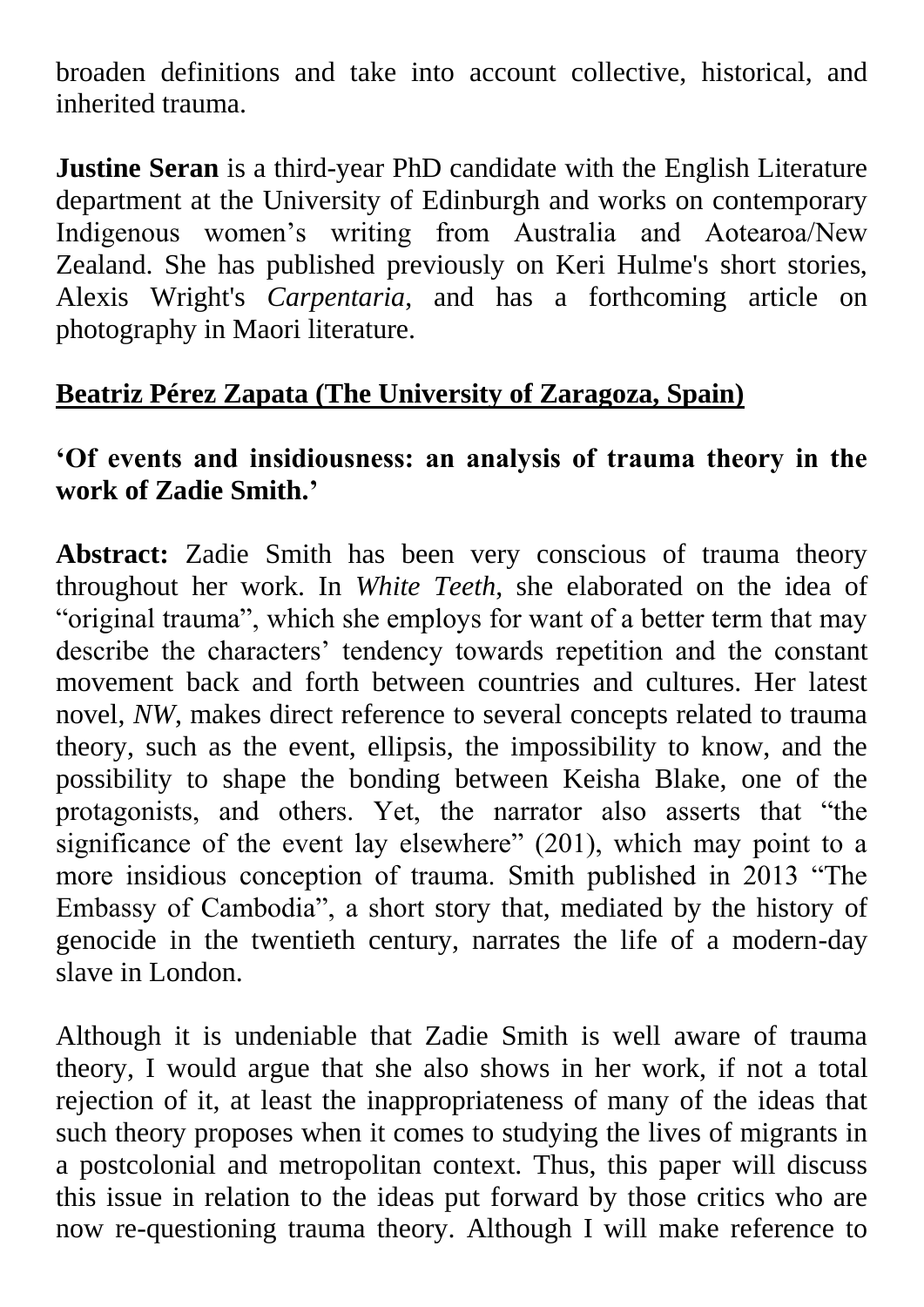the idea of trauma as represented in Smith's previous work, I will mainly focus on *The Embassy of Cambodia* to further study the uses, abuses, and future of trauma studies.

**Beatriz Pérez Zapata** is a pre-doctoral researcher from the Department of English and German Philology at the University of Zaragoza (Spain), where she has also worked as an assistant lecturer. She is part of the research group "Trauma and Beyond: The Rhetoric and Politics of Suffering in Contemporary Narrative in English." Her thesis analyses the work of Zadie Smith from a transdisciplinary perspective under the supervision of Dr. Dolores Herrero. Her main research interests are postcolonial literature, memory, trauma, class, gender, race, and identity.

## **Accompanying symposium talk and exhibition in Maidwell Atrium**

#### **'My Granddad's Car' (Sayed Hasan and Karl Ohiri, 2012) Curated by Suzanne Stenning (The University of Northampton)**

**Sayed Hasan** is a British artist from Northampton. At the core of his practice Hasan reflects upon the notion of hybridity and the importance of understanding the complexity of identity in the globalised world. Themes of current interest include: Family, religion, patriarchy, multiple – home space, ownership and belonging. These concerns are developed through autobiographical narratives, which are developed through the use of lens – based media, video, installation and sculpture. Since graduating in 2009 from Goldsmiths, Hasan has exhibited his work in the UK and internationally and been the recipient of Arts Council England, funding for self–initiated projects. In 2014 Hasan was artist in residence at The National College of Art, Lahore Pakistan and in 2015 held his first home town exhibition at NN Contemporary. Most recently Hasan participated in the East Midland Pavilion at the  $56<sup>th</sup>$ Venice Biennale, contributing to the online project 'Sun Screen' by Candice Jacobs.

**Karl Ohiri** is a British/Nigerian artist based in Kent. The framework of his practice is situated between two overlapping points of interest: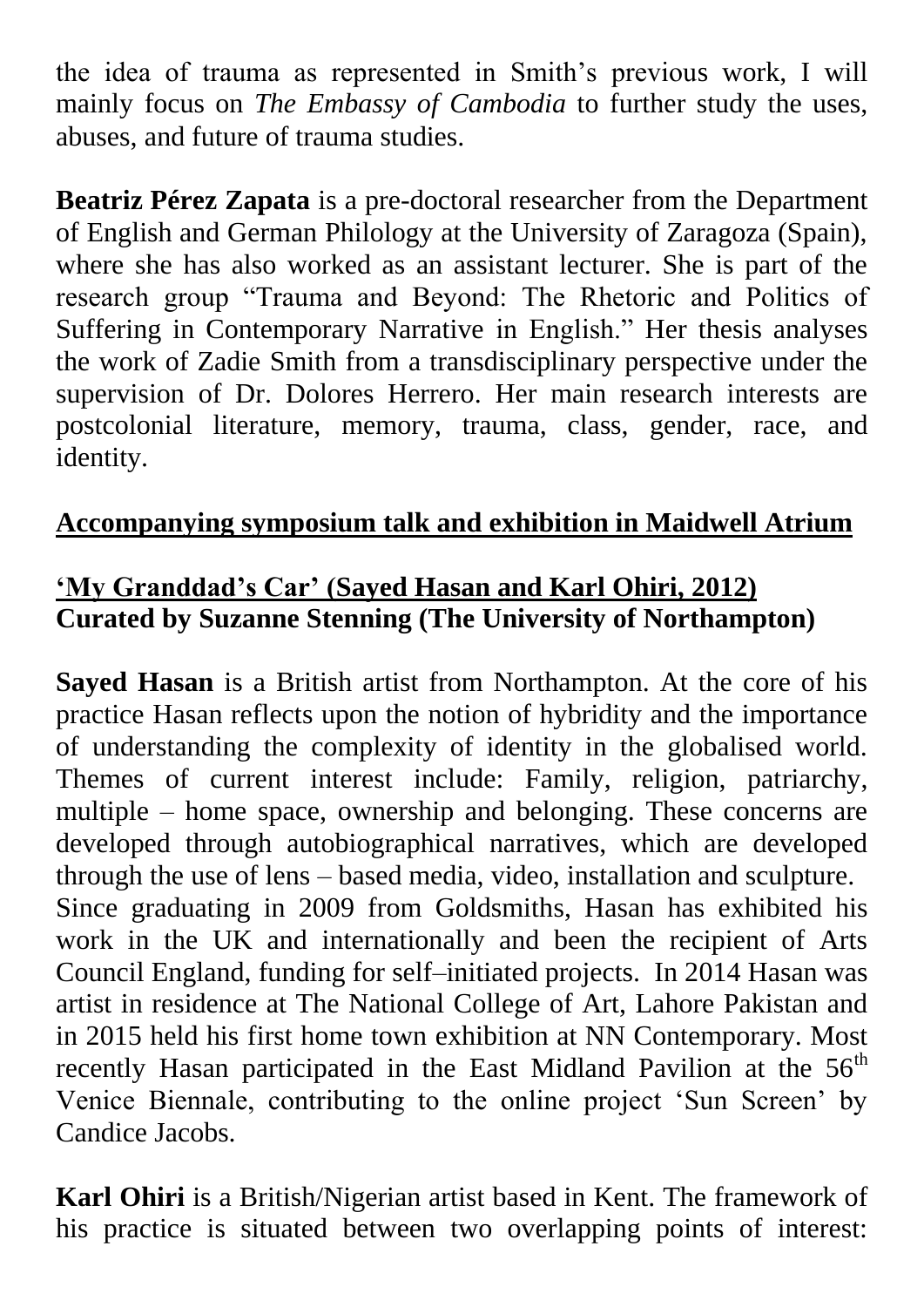Cultural Studies and The Human Condition. Recurring themes include: identity, relationships, public and private boundaries and discourses surrounding death. This is explored through the use of photography, recontextualisation and appropriation, creating two strands of work: personal works that are often autobiographical in nature and conceptual works primarily based on social commentary. Since graduating from Goldsmiths in 2008 he has given talks and exhibited works in venues such as: The New Art Exchange, Heathrow Terminal 5, Tate Britain, and the Victoria and Albert Museum. He is represented by the Agency Gallery in London.

# **Organisers**

**Sonya Andermahr** is Reader in English at the University of Northampton, UK She has written widely on contemporary British and American women's writing. Her publications include *Jeanette Winterson* (Palgrave 2009), *Jeanette Winterson: A Contemporary Critical Guide* (Continuum, 2007) and, with Terry Lovell and Carol Wolkowitz, *A Glossary of Feminist Theory* (Edward Arnold, 2000). Her current research interest lies in trauma narratives with a particular focus on narratives of maternal loss in contemporary women's writing. She has recently co-edited (with Silvia Pellicer-Ortín) a volume entitled, *Trauma Narratives and Herstory* (Palgrave Macmillan, 2013), and (with Lawrence Phillips), *Angela Carter: New Critical Readings* (Continuum, 2012). She is also currently editing a special issue of the *Humanities* journal on postcolonialism and trauma.

**Larissa Allwork** researches in the English division at the University of Northampton School of the Arts. Having trained at the University of Oxford, she completed her PhD at Royal Holloway, University of London in 2011. Her monograph, *Holocaust Remembrance between the National and the Transnational* will be published with Bloomsbury Academic in 2015. Larissa also participates in the Marie Curie Initial Training Network, 'Diasporic Constructions of Home and Belonging' and the University of Northampton Working Group for Interdisciplinary Research in Trauma, Narrative and Performance.